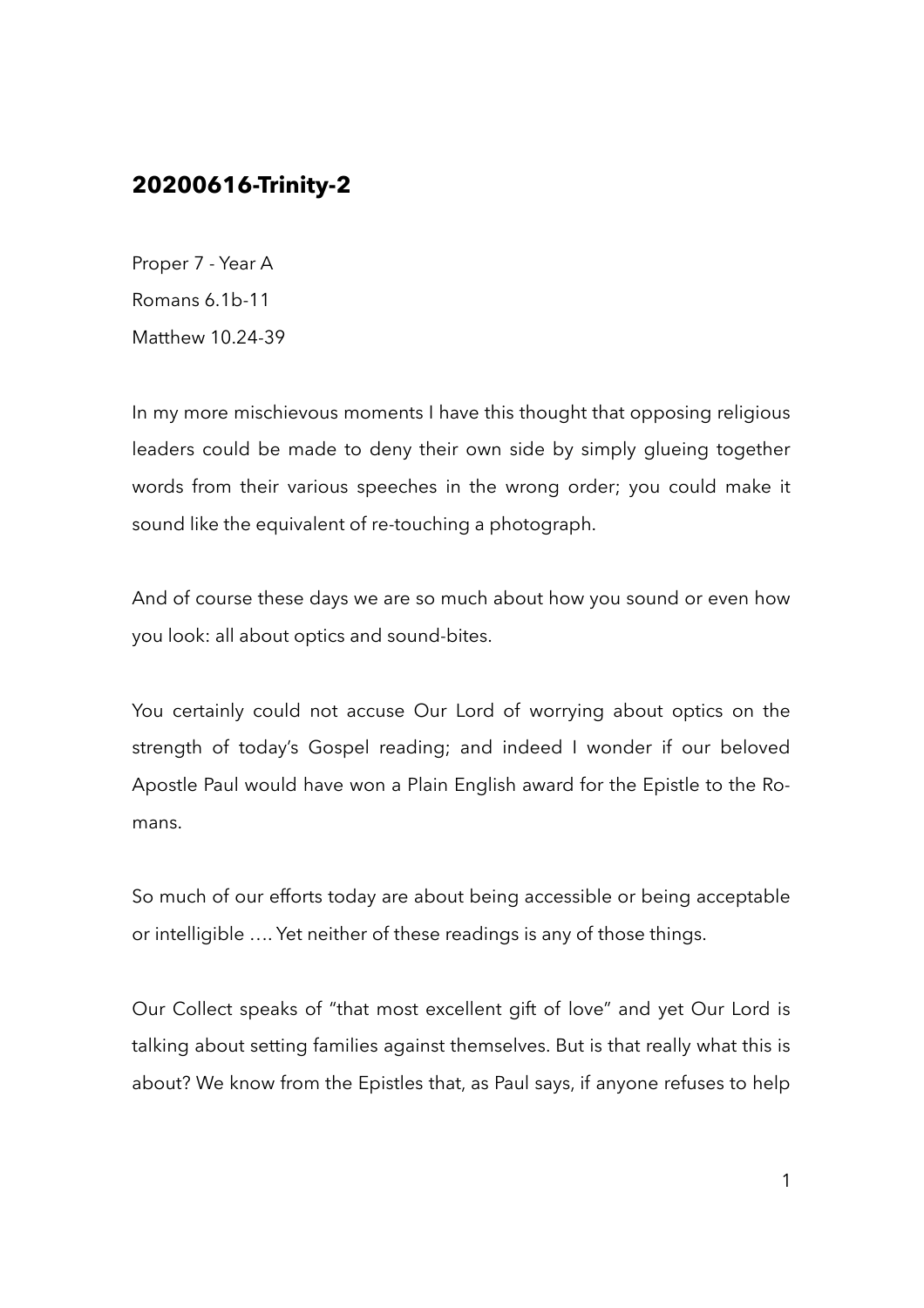those in need in their own families, they are "worse than an unbeliever" and Jesus Himself spoke approvingly of the fourth commandment to honour one's own father and mother.

Is it just confusing or is there something else going on? We are going through the Book of Numbers in our home group at the moment. As I mentioned to people last Thursday, it was once called something like 'the junkyard of the bible' because it is put together in a way that seems to jump easily from one topic to another as though its made-up of lots of little bits.

Of course God does not write junk so we have to look elsewhere for an explanation. The ancient rabbis spoke of the book moving from dark into light. And exactly at the junction between the dark bits and the bright bits, there is a story of extraordinary zeal being shown towards God; zeal at exactly the point in the national epic of the very young Jewish nation, where if they had been allowed to drift away from God and drift away following the example of their very own corrupt leaders, that there may not have ever been a salvation account in the way we now have it.

Of course in the UK we tend to frown on zeal a bit, unless it's about football. Zeal is the blind passion which turns sensible people into robots perhaps; it speaks against a certain sensible balance or moderation. But then again many of us consider unconditional love of family a complete given; we are genuinely zealous in our love towards those closest to us. And certainly we would indeed frown on someone who told us that this was wrong; even if that someone was another family member: loyalty and devotion are a must if we are to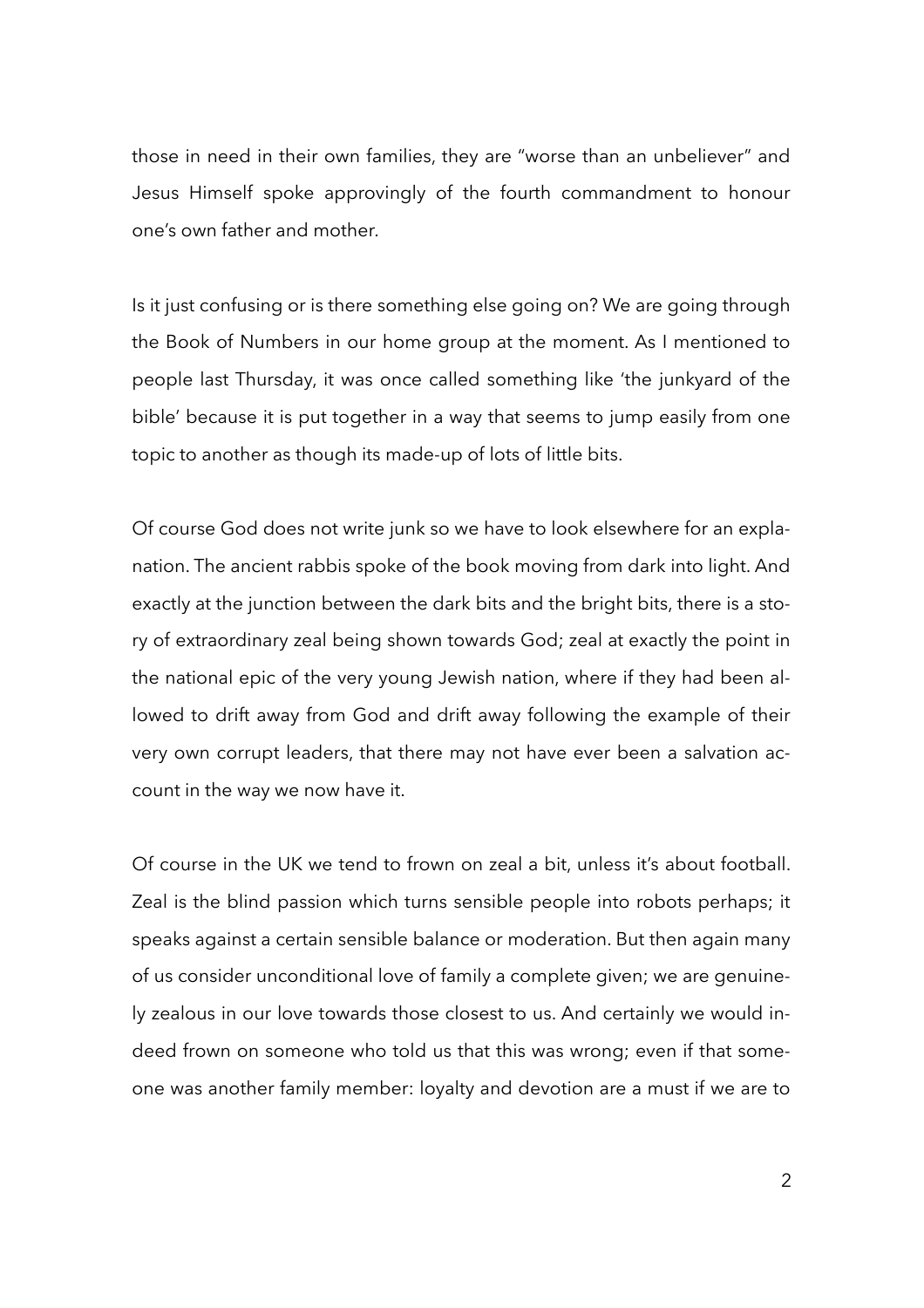fulfil our duties towards those we nurture and care for. God's Spirit in us is witnessing to what Paul wrote about caring for family.

And it is that certain knowledge that we are doing the right thing when we love those closest to us, that Jesus I suspect is really talking about here. His desire is that having gone through the ultimate sacrifice of Calvary, we should not be drifting away and be thinking his efforts were in some way trivial; Christ wants us to engage with the reality of what He went through, so that we can understand the reality of His devotion to us. Similarly many of us love giving gifts, precisely to express our devotion to the one who receives.

Yes there is passion there, but passion with a purpose. Football is indeed a great game, but - forgive me - I doubt there is much purpose in the passion.

One of the subtleties in what Jesus is saying in our Gospel reading relates to the context in which it was said. Jesus was sending-out his disciples to preach about the Kingdom of God to all the "lost of Israel" as he calls them. In this context he wants to ensure that those he is sending out are properly equipped. These disciples need to be warned that life will not always be plain sailing; that people will oppose you at exactly the moment when you are doing good; that people will wilfully mis-interpret your best efforts: all things many of us will be familiar with. Above all he does not want his disciples to be afraid: "do not fear them", he says.

Instead we are to be steadfast in doing good and not to be diverted; keeping our eyes fixed upon Him.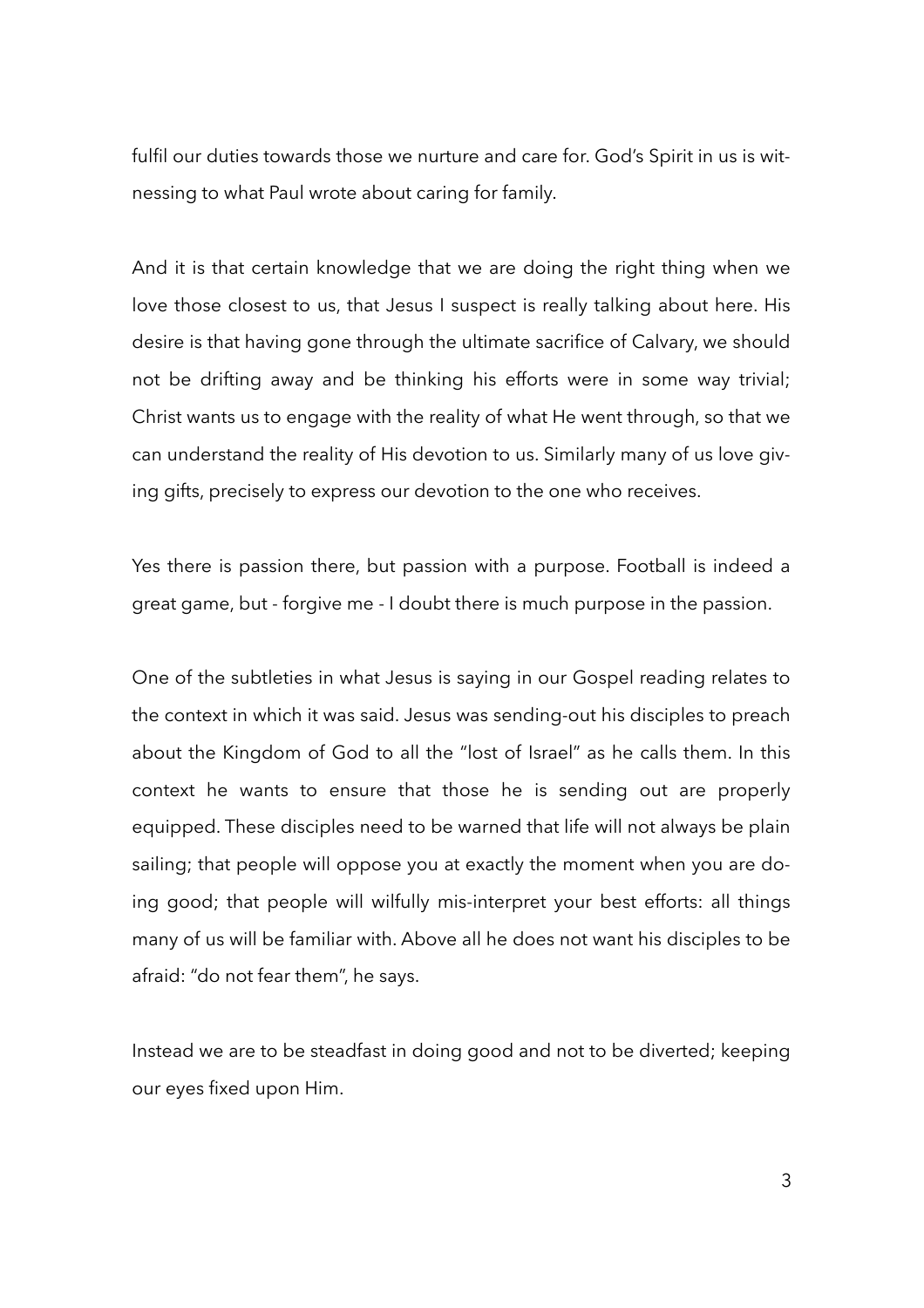And now we start to understand why Jesus says for example: "he who loves father or mother more than me is not worthy of me", not so that we can be disrespectful, but so that we can be resolute. I'll always remember someone close to me telling me not long before I was ordained that I "could always change my mind"; hardly an encouragement at such a time! And words like that could have pushed me in another direction. Equally when serving others, we some times have to keeping pressing-on in spite of the opposition.

The love Jesus is speaking about is not a mushy feeling, but a call to action. We will all remember in another place where he uses the analogy of someone turning back from ploughing as being unfit for service. It is also striking for example that Paul in the Romans reading does not question what it is that Jesus has achieved for each one of us: we are to walk in newness of life; we are to be united with Jesus in his resurrection; we are not enslaved to sin; we will indeed live with him. These are facts not feelings; they don't need discussion but action.

Of course people find it hard to argue with facts. Others will know we are Christians by how we act towards each other - this is our love of each other. Of course I can be made to say anything if enough words from enough sermons and talks are pieced together, but hopefully how I have acted, how each of us has acted, would surely prove that our love of each other and of Christ is not words but actions.